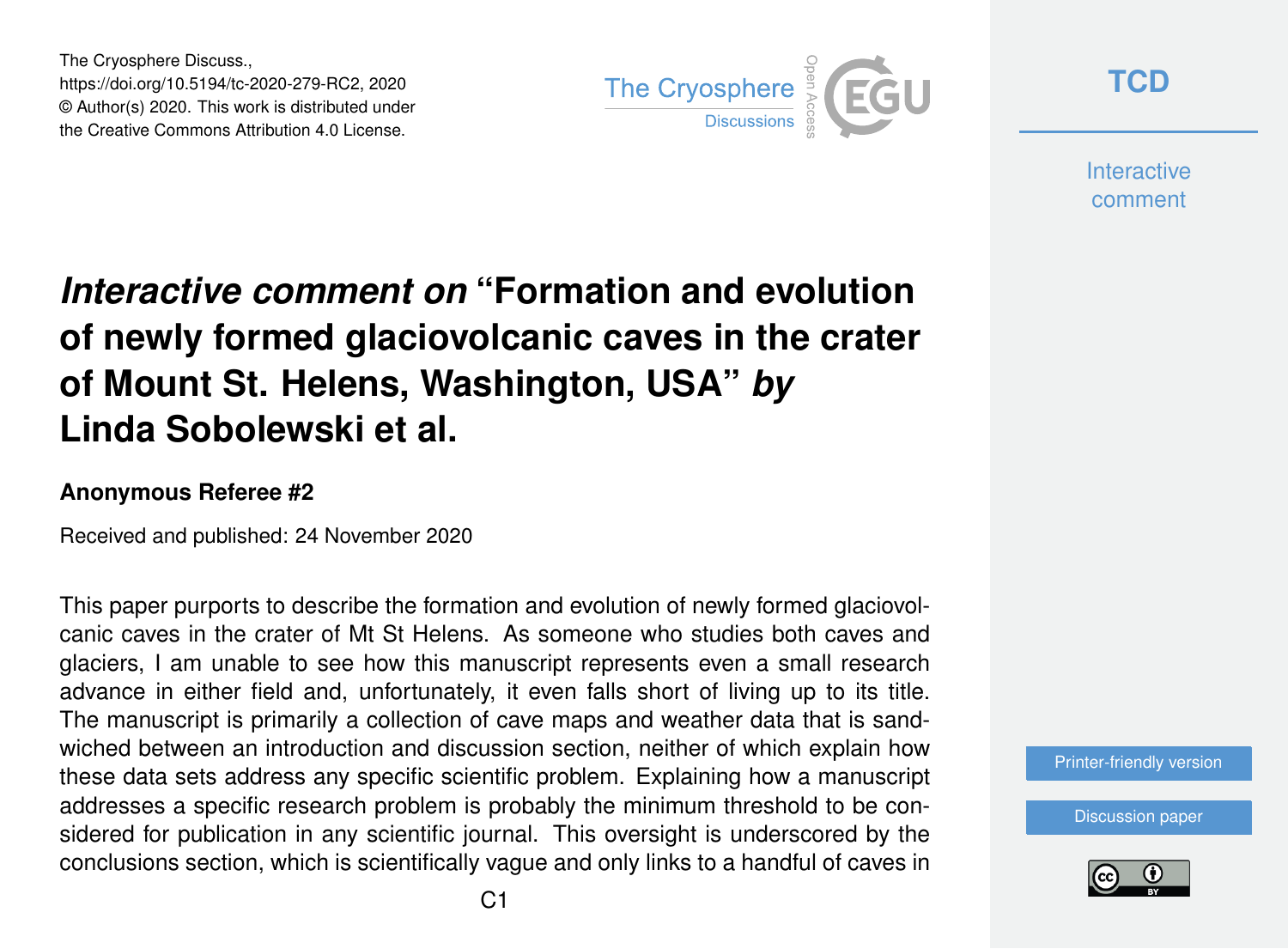the Pacific northwest. From a data analysis perspective, the authors do not go much beyond presenting weather data and cave maps. These can be important data, so I'm not being dismissive of the data, however, there is no meaningful analysis of what is driving air flow in the caves, how that airflow enlarges caves or how the ice responds to enlargement. I'm not suggesting that every paper needs a complicated numerical model in order to be accepted, but I do think that analysis needs to go beyond "Fumarole temperatures do not exceed 60.1C. This is enough heat for cave systems to form." If the paper were truly about the formation and evolution of these caves, there should, at minimum, be some back-of-the-envelope calculations of how air fluxes control cave enlargement rates. I understand and agree that glacier caves are understudied, and I'd be a bit more supportive of publication if this were the first time anyone had described glacier caves on volcanoes. I also don't want to discourage the PhD student who was the lead author on this manuscript, but Ms. Sobolewski and her academic advisers really need to start over and think critically about how their data is useful to the broader fields of speleology or glaciology before submitting to another journal. A few other more specific comments are included below: Lines 101 – Its not clear why conducting the expeditions in May and June mitigate any of these risks. It helps to be specific. The cave maps could use some work. Profile views should be included with each plan view map and the locations of all data loggers should be clearly shown in both plan and profile views (this is especially important because the authors are dealing with temperature driven air flow in some locations. As a side note, I don't see any information about outside air temperature or windspeed, both of which are going to be important in controlling air flow in the caves). Sketches should also clearly indicate different types of geologic substrate. For example, the legends indicate "breakdown" but it is not clear if the block are ice or rock. The symbol being used for ice is more often used for snow (the authors even use the same symbol for snow in their Figure 17). Also, ice isn't a particularly useful category in the context of glacier caves. Is it glacier ice or refrozen meltwater? The authors can use less space for the cave map figures if they present a single, master legend and then remove the legend and other ancillary

## **[TCD](https://tc.copernicus.org/preprints/)**

**Interactive** comment

[Printer-friendly version](https://tc.copernicus.org/preprints/tc-2020-279/tc-2020-279-RC2-print.pdf)

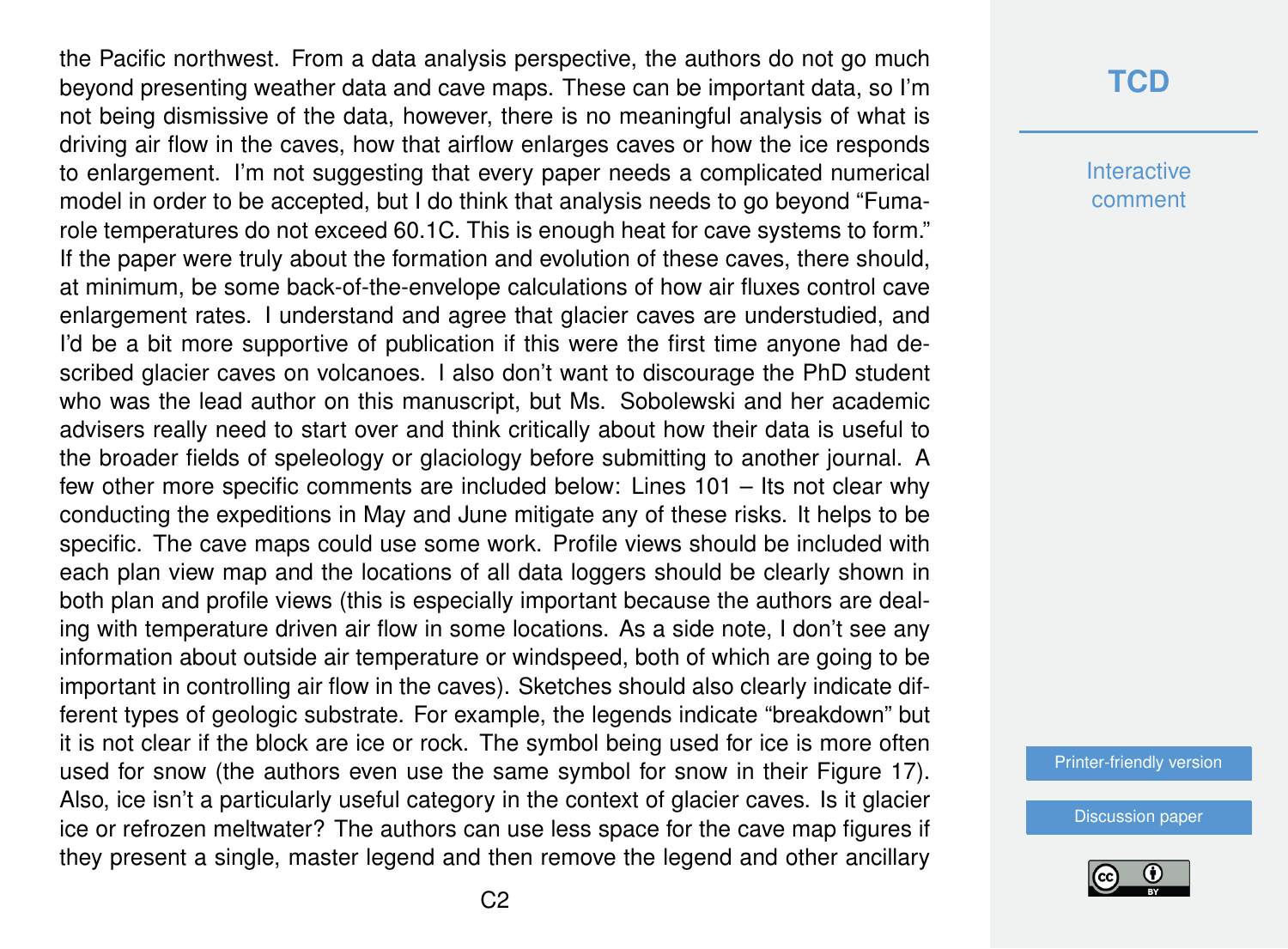information from the cave map figures. Survey groups, etc. are great to include in maps used for presentations at caving clubs, etc. but they take up unnecessary space in scientific journals. Finally – when using DISTOX survey devices, why are the surveyors only making 4 cross-section measurements (L,R,U,D)? The DISTOX, especially when connected to a tablet, allows for rapidly making hundreds of splay shots which can be used to improve the sketches. . ... Finally, in foggy passages, why can't the survey team use fiberglass tape measures for making distance measurements and splay shots (old school compass and inclinometers, not mentioned in the methods, are probably fairly helpful here too). Figure 17 is interesting, and probably right, but the processes shown here are not reflected in any of the data presented in the manuscript. Lines 140-151 – Accuracy and precision of each sensor should be included, as well as the sampling rate. While smoke torches might help the team visualize flow direction while mapping, why not use anemometers for logging direction and speed? Onset makes ones that lightweight and low cost. Line 164 – Are cryospeleothems not just icicles? Line 170 – Table 1 – Presentation of volume requires a detailed explanation of how a 3D surface was put over the cave survey. I'm guessing the team just exported this information from COMPASS, but the volume derived from the cave survey described and COMPASS is very unlikely to be representative of the actual cave volume. Even within COMPASS there will be significant variability in cave volumes based on how the 3D surface is created over the survey points (COMPASS is also not the best tool for creating 3D models of cave surfaces if you use the DISTOX to create hundreds or thousands of survey points to better constrain cave shape and volume – I include this information just in case the authors want to start adopting those strategies moving forward. . ..). Lines 205 – Figure 8 – It might be more effective to show how the caves change by putting both years on the same map. . .. Also, its not clear if the rocky area on the surface is a shallow debris apron or a rocky slope. If it's the latter, is there a georeferencing error? I'm just trying to understand how the cave passages relate to the rocky substrate in the satellite image. . ..

## **[TCD](https://tc.copernicus.org/preprints/)**

**Interactive** comment

[Printer-friendly version](https://tc.copernicus.org/preprints/tc-2020-279/tc-2020-279-RC2-print.pdf)